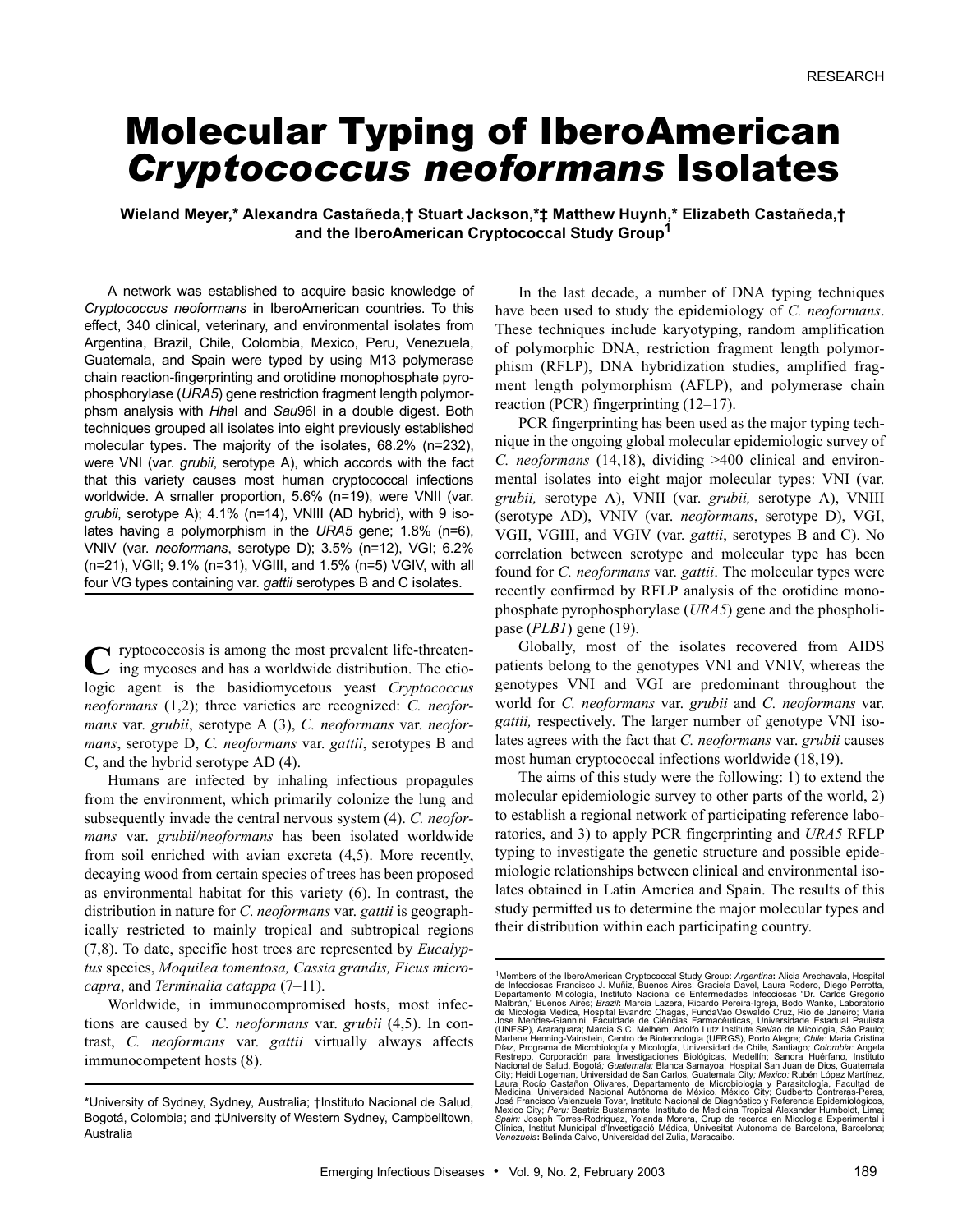# RESEARCH

# **Materials and Methods**

## **Study Design**

During the 12th International Society for Human and Animal Mycoses meeting in Buenos Aires, Argentina, in March 2000, it was decided to establish an IberoAmerican Cryptococcal Study Group under the coordination of E. Castañeda and W. Meyer. Each of the participating laboratories was asked to submit 10–30 isolates. For the clinical isolates, the following data were requested: isolation date, demographic data (age and gender of patient), collection location, risk factors, source and variety, and serotype. For the environmental and veterinary isolates, the data collected included isolation date, source, collection location, variety, and serotype.

## **Fungal Isolates**

An online appendix of cryptococcal isolates studied in this study is available at: URL: http://www.cdc.gov/ncidod/EID/ vol9no2/02-0246\_app.htm. The isolates were obtained by the participating laboratories of the IberoAmerican Cryptococcal Study Group and maintained on Sabouraud dextrose agar slants at 4°C and as water cultures at room temperature. Isolates were identified as *C. neoformans* by using standard methods (20). The variety was determined by the color reaction test on L-canavanine-glycine-bromothymol blue medium (21), and the serotype was determined, in selected isolates, by the use of the Crypto Check Kit (Iatron Laboratories Inc., Tokyo, Japan).

The isolates were sent for molecular typing to the Molecular Mycology Laboratory at the University of Sydney at Westmead Hospital, Sydney, Australia, either as water cultures or on Sabouraud dextrose agar slants. For long-term storage, the isolates were maintained as glycerol stocks at –70°C.

## **Reference Strains**

A set of laboratory standard *C. neoformans* reference strains representing each molecular type were used in PCR fingerprinting and *URA5* RFLP as follows: WM 148 (serotype A, VNI), WM 626 (serotype A, VNII), WM 628 (serotype AD, VNIII), WM 629 (serotype D, VNIV), WM 179 (serotype B, VGI), WM 178 (serotype B, VGII), WM 161 (serotype B, VGIII), and WM 779 (serotype C, VGIV) (14).

# **DNA Extraction**

High-molecular-weight DNA was isolated as described previously (14). Briefly, *C. neoformans* isolates were grown on Sabouraud's dextrose agar at 37°C for 48 h, a loopful of cells from the culture was mixed with sterile deionized water and centrifuged. The supernatant was discarded, and the tube containing the yeast cell pellet was frozen in liquid nitrogen. The pellet was ground with a miniature pestle. The cell lysis solution (100 mg triisopropylnapthalene sulfonic acid, 600 mg para-aminosalicylic acid, 10 mL sterile deionized water, 2.5 mL extraction buffer (1 M Tris-HCl, 1.25 M NaCl, 0.25 M EDTA, pH 8.0) and 7.5 mL phenol saturated with Tris-EDTA was preheated to 55°C, and 700 µL of this mixture was added

to the frozen, ground cells. The tubes were incubated for 2 min at 55°C, shaken occasionally, and then 500 µL chloroform was added, and the mixture was incubated for a 2 min at 55°C and shaken occasionally. The tubes were centrifuged for 10 min at 14,000 rpm, and the aqueous phase was transferred to a new tube. Then, 500 µL of phenol-chloroform-isoamyl alcohol (25:24:1) was added, shaken for 2 min at room temperature, and centrifuged as above. The aqueous phase was transferred to a new tube, 500 µL of chloroform was added, shaken, and centrifuged as above. To precipitate the genomic DNA, the aqueous phase was again transferred to a new tube, and 0.03 volumes 3.0 M sodium acetate (pH 5.2) and 2.5 volumes cold 96% ethanol were added, and the mixture was gently shaken and incubated at –20°C for at least 1 h or overnight. The solution was centrifuged for 30 min at 14,000 rpm to pellet the DNA. The DNA pellet was washed with 70% ethanol and centrifuged for 10 min at 14,000 rpm and air-dried. The DNA was resuspended in 200 µL sterile deionized water at 4°C overnight and stored at –20°C.

# **PCR Fingerprinting**

The minisatellite-specific core sequence of the wild-type phage M13 (5' GAGGGTGGCGGTTCT 3') (22) was used as single primer in the PCR. The amplification reactions were performed in a volume of 50  $\mu$ L containing 25 ng high-molecular-weight genomic DNA, 10 mM Tris-HCl, pH 8.3, 50 mM KCl, 1.5 mM MgCl, 0.2 mM each of the dATP, dCTP, dGTP and dTTP (Roche Diagnostics GmbH, Mannheim, Mannheim, Germany), 3 mM magnesium acetate, 30 ng primer, and 2.5 U Amplitaq DNA polymerase (Applied Biosystems, Foster City, CA). PCR was performed for 35 cycles in a Perkin-Elmer thermal cycler (model 480) with 20 s of denaturation at 94°C, 1 min annealing at 50°C, and 20 s extension at 72°C, followed by a final extension cycle for 6 min at 72°C. Amplification products were removed, concentrated to approximately 20 µL and separated by electrophoresis on 1.4% agarose gels (stained with ethidium bromide, 10 mg/mL stock) in 1X Tris-borate-EDTA (TBE) buffer at 60 V for 14 cm, and visualized under UV light (14). Molecular types (VNI–VNIV and VGI–VGIV) were assigned, according to the major bands in the patterns. All visible bands were included in the analysis, independent of their intensity (14,18).

#### *URA5* **Gene RFLP**

PCR of the *URA5* gene was conducted in a final volume of 50 µL. Each reaction contained 50 ng of DNA, 1X PCR buffer (10 mM Tris-HCl, pH 8.3, 50 mM KCl, 1.5 mM  $MgCl<sub>2</sub>$ ; Applied Biosystems, Foster City, CA), 0.2 mM each of dATP, dCTP, dGTP, and dTTP (Roche Diagnostics GmbH), 3 mM magnesium acetate, 1.5 U AmpliTaq DNA polymerase (Applied Biosystems), and 50 ng of each primer URA5 (5′ATGTCCTC-CCAAGCCCTCGACTCCG 3′) and SJ01 (5′ TTAAGAC-CTCTGAACACCGTACTC 3′). PCR was performed for 35 cycles in a Perkin-Elmer thermal cycler (model 480) at 94°C for 2-min initial denaturation, 45 s of denaturation at 94°C, 1 min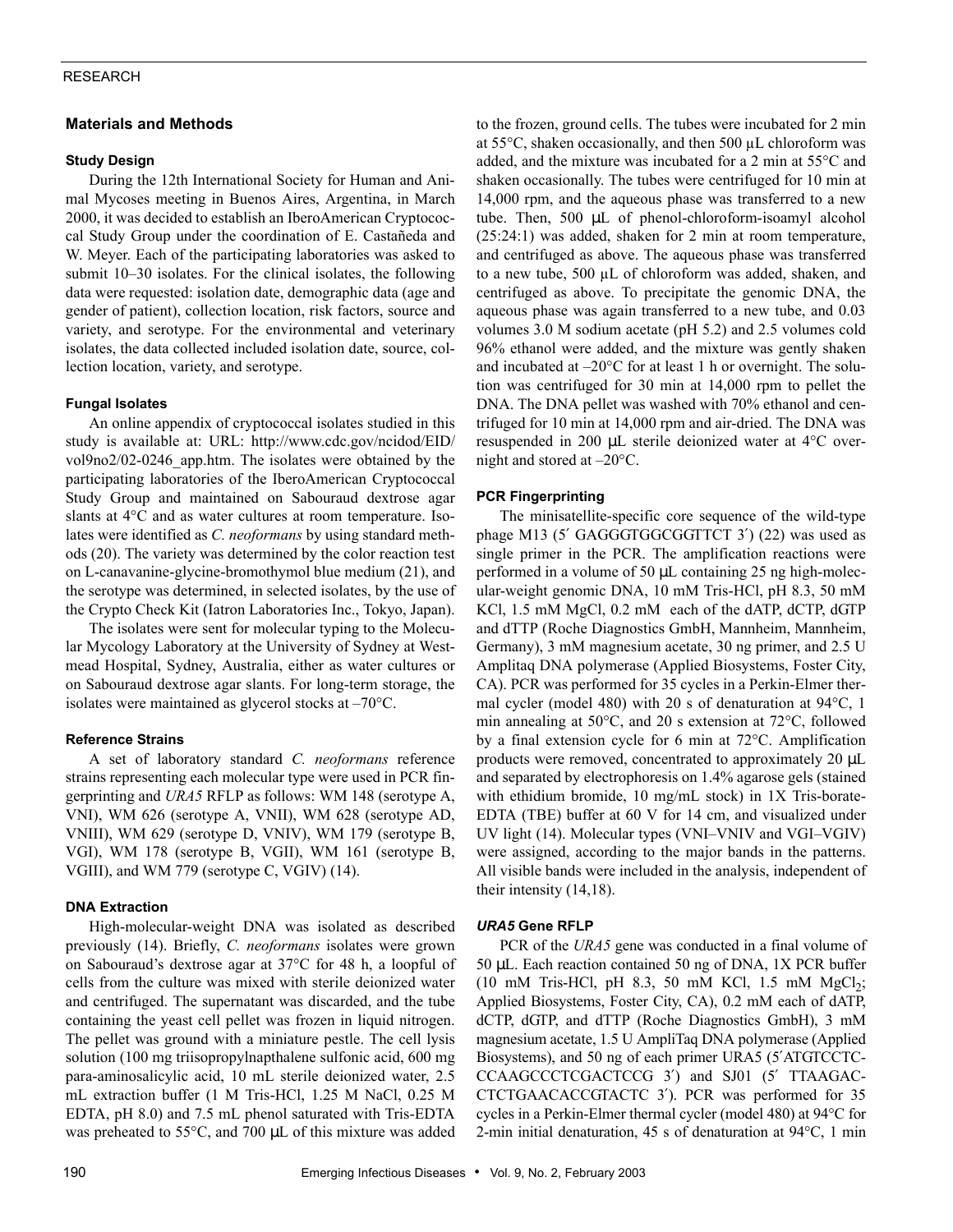annealing at 61°C, and 2-min extension at 72°C, followed by a final extension cycle for 10 min at 72°C. Amplification products were mixed with one fifth volume of loading buffer (15% Ficoll 400, 0.25% orange G, MilliQ water), 15 µL of PCR products were double digested with *Sau*96I (10 U/µL) and *Hha*I (20 U/  $\mu$ l) for 3 h or overnight and separated by 3% agarose gel electrophoresis at 100 V for 5 h. RFLP patterns were assigned visually by comparing them with the patterns obtained from the standard strains (VNI-VNIV and VGI-VGIV) (Jackson et al. unpub. data).

#### **Statistical Analysis**

Initially, individual PCR fingerprints were visually compared to those of the standard strains, amplified in parallel, to determine the major molecular type for each isolate. The computer program GelCompar*II*, version 1.01 (Applied Maths, Kortrijk, Belgium) was used to determine the genetic relationship of the strains. DNA bands of each fingerprint pattern were defined manually with a band-position tolerance of 0.9%, being the optimal settings needed to define the molecular size marker bands as 100% identical. Similarity coefficients were calculated by using the Dice algorithm, and cluster analyses were performed by the neighbor-joining algorithms by using the "Fuzzy Logic" and "Area Sensitive" option of the Gelcompar*II* program.

#### **Results**

During the course of this investigation, a network was established with 15 laboratories from nine countries participating in this study. The participant countries were: Argentina, Brazil, Chile, Colombia, Guatemala, Mexico, Peru, Spain, and Venezuela*.*

A total of 340 *C. neoformans* isolates, comprising 266 clinical, 7 veterinary, and 67 environmental isolates were submitted for molecular typing. Of these, 57 were from Argentina (53 clinical and 4 environmental), 66 from Brazil (56 clinical, 9 environmental, and 1 veterinary), 19 from Chile (15 clinical and 4 environmental), 62 from Colombia (39 clinical and 23 environmental), 15 from Guatemala (all clinical), 69 from Mexico (46 clinical and 23 environmental), 13 from Peru (all clinical), 19 from Spain (9 clinical, 6 veterinary, and 4 environmental), and 20 from Venezuela (all clinical). From the total isolates investigated, 271 (79.6%) were *C. neoformans* var. *grubii/neoformans;* 251 (92.6%) of them were *C. neoformans* var. *grubii*, 6 (1.8%) were *C. neoformans* var. *neoformans,* and 13 (4.8%) were AD hybrid isolates. The remaining 69 (20.4%) isolates were *C. neoformans* var. *gattii*.

All 340 isolates were typed by PCR fingerprinting by using the minisatellite-specific oligonucleotide M13 as a single primer and RFLP analysis of the *URA5* gene with the restriction enzymes *Sau*96I and *Hha*I in a double digest. The molecular types were determined for each isolate by comparing the obtained PCR fingerprint profiles and *URA5* RFLP patterns with the respective standard patterns for each molecular type.

The serotyping results (Iatron) correlated with the molecular subtyping results in all serotype B  $(n=31)$  and C  $(n=13)$  isolates. Regarding serotype A, 99 from a total of 102 (97%) isolates correlated; the remaining 3 were serotype A by the Iatron and serotype AD by the molecular typing method. Regarding serotype D, one of four reported was confirmed by molecular typing; the other three were serotype AD. For serotype AD, two isolates were found when typed with the Iatron kit and eight when typed with molecular typing techniques. All the changes were found in the isolates from Spain. This finding is not surprising, taking into account that problems with the serotyping concerning potential serotype AD hybrids are known (4). A list of the characteristics of the studied isolates by participating country, laboratory, laboratory code, clinical, veterinary or environmental origin, isolate characteristics (isolation year, isolation location, source, gender, age and risk factor), variety, serotype and the molecular type identified during this study is available in an online appendix (http://www.cdc.gov/ncidod/EID/vol9no2/02-0246\_app.htm).

Both molecular typing techniques grouped the isolates in the eight previously established major genotypes (Figures 1 and 2). From the isolates investigated, 232 (68.2%) were molecular type VNI (serotype A, var. *grubii*), 19 (5.6%) were molecular type VNII (serotype A, var. *grubii*), 14 (4.1%) were molecular type VNIII (serotype A/D, hybrid between the serotypes A and D), with 5 having a RFLP pattern of the *URA5* gene with seven bands, indicated by VNIII in the online Appendix and Figure 3B and 4B, corresponding to a hybrid between VNI, VNII, and VNIV and 9 isolates having an RFLP pattern of the *URA5* gene with six bands, indicated by VNIII<sup>\*</sup> in the online Appendix and Figure 4B and 5B, corresponding to a hybrid between VNII and VNIV, 6 (1.8%) were molecular type VNIV (serotype D, var. *neoformans*), 12 (3.5%) were molecular type VGI (serotypes B and C, var. *gattii*), 21 (6.2%) were molecular type VGII (serotypes B and C, var. *gattii*), 31 (9.1%) were molecular type VGIII (serotypes B and C, var. *gattii*), and 5 (1.5%) were molecular type VGIV (serotypes B and C, var. *gattii*).

Figures 3A and 4A show examples of PCR fingerprints obtained from Mexican and Spanish isolates; Figures 3B and 4B show the corresponding *URA5* RFLP patterns for the same isolates. The Mexican isolates were selected because they were representative of the patterns observed from all the isolates submitted by the Latin American participating laboratories. The Spanish isolates were selected because they represented a distribution of molecular types corresponding to those observed in previous studies on European isolates (14).

From the 340 isolates studied 277, marked with "#" in the online Appendix, have been included in the GelCompar*II* analysis. Sixty-three isolates were excluded from the analysis since their PCR fingerprinting patterns were not sharp or had been run under slightly different electrophoresis conditions, making the band positions impossible to compare. Cluster analysis of the PCR-fingerprinting profiles by using the GelCompar*II* program grouped all isolates into three major clusters according to variety and into eight major groups according to the molecular type. The overall homology observed was 50.4% among isolates of *C. neoformans* var.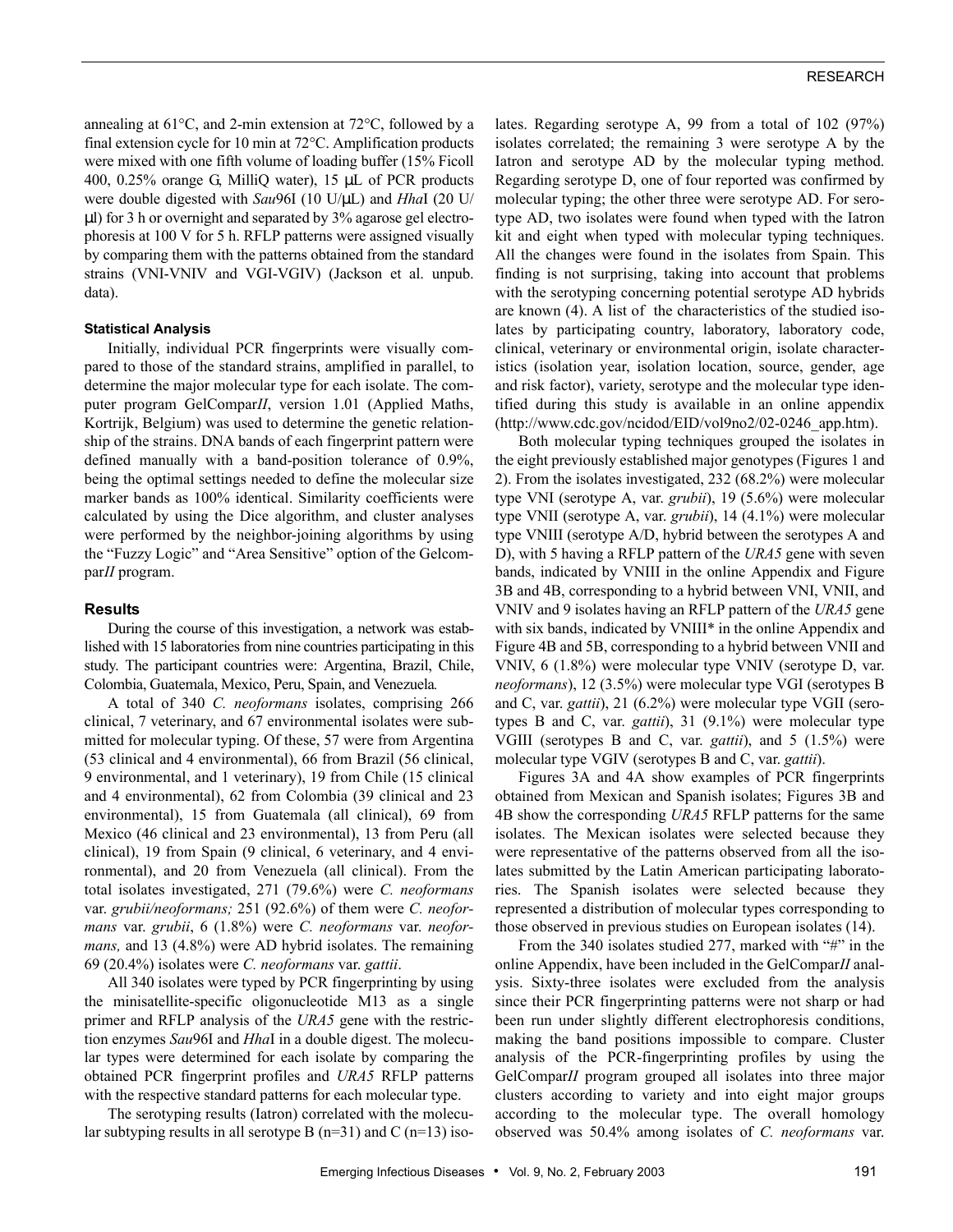## RESEARCH



Figure 1. Geographic distribution of the molecular types obtained from IberoAmerican *Cryptococcus neoformans* isolates by polymerase chain reaction fingerprinting and *URA5* gene restriction fragment length polymorphis analysis (total numbers studied per country given in parentheses).

*grubii*, 50.9% for *C. neoformans* var. *neoformans,* and 51.2% for *C. neoformans* var. *gattii* (Figure 2). The homology within a given molecular type was as follows: 54.8% VNI, 57.3% VNII, 51.9% VNIII, 50.9% VNIV, 56.4% VGI, 56.4% VGII, 54.4% VGIII, and 68.3% VGIV.

Besides grouping all isolates into the eight major molecular patterns, the molecular type VNI could be subdivided into eight main subclusters, with most of these subclusters' grouping isolates obtained from specific countries. The similarity between isolates obtained from any individual country varied from 65% to 82%. Most of the main subclusters within molecular type VNI also contained isolates from different countries, indicating gene flow and strain dispersal between South American countries, Spain, or both. However, all isolates could be separated by their unique PCR-fingerprinting pattern, with the highest homology being 84% between two unrelated environmental isolates from Mexico City (LA 22, budgerigar [parakeet] droppings, and LA 25, pigeon droppings).

Of the 266 clinical isolates, 177 (66.5%) were obtained from HIV-positive patients, with 139 (78.5%) being VNI, 14 (7.9%) VNII, 13 (7.4%) VNIII, 6 (3.4%) VNIV, 3 (1.7%) VGII, and 2 (1.1%) VGIII. Most (86.4%) isolates from HIV-positive patients belonged to the molecular types VNI and VNII, representing serotype A, *C. neoformans* var. *grubii*. Of these, 266 clinical isolates, 51 (19.2%) were recovered from patients with no reported risk factors. From those, 23 (45.1%) were var. *grubii* with the molecular type VNI ( $n=21$ ) or VNII ( $n=2$ ), and 28 (54.9%) were var. *gattii* with the molecular types VGI (n=3), VGII (n=10), VGIII (n=14), and VGIV (n=1). For 26 of the clinical isolates, no data concerning risk factors were available. Six veterinary isolates were molecular type VGI, and one was VGII. Most of the environmental isolates belonged to *C. neoformans* var. *grubii* with 73.1% being VNI (n=49) and 1.5%

VNIII (n=1) AD hybrids. The remaining 17 (25.3%) isolates were *C. neoformans* var. *gattii* with the molecular type VGI  $(n=1)$ , VGII  $(n=3)$ , VGIII  $(n=12)$ , and VGIV  $(n=1)$ .

Cryptococcal isolates included in the IberoAmerican study were more frequently obtained from men than from women. The male-to-female ratio was 2l1 to 41, i.e., cryptococcosis was 5.1 times more common in men than in women. In the HIV-positive population alone, the incidence of cryptococcosis was 5.5 times more frequent in men than in women, based on the data obtained from the isolates investigated in this study. The age of the patients with clinically manifested cryptococcosis ranged from 4 to 73; 175 (65.9%) were between 21 and 40 years old.

The clinical isolates submitted to this study were collected over a period of 41 years, 1961–2001; most (92.5%) of the isolates were collected in the mid-1990s. The veterinary isolates were recovered from goats in Spain in 1995 and from a parrot in Brazil in 2000. The environmental isolates submitted were collected over a period of 7 years, 1993–2000.

#### **Discussion**

This retrospective study of cryptococcosis in IberoAmerica was set up in an effort to establish a network of medical



Figure 2. Dendrogram of the polymerase chain reaction-fingerprinting patterns obtained with the primer M13 from a selection of the IberoAmerican isolates studied. All the isolates fall into eight major molecular types, which fall into three major groups corresponding to *Cryptococcus neoformans* var. *grubii*, serotype A, with two molecular types VNI and VNII; *C. neoformans* var. *neoformans*, serotype D, with the molecular type VNIV; and *C. neoformans* var. *gattii* serotypes B and C, with the molecular types VGI, VGII, VGIII and VGIV. In addition to the three major clusters we can see the intermediate molecular type VNIII, representing the AD hybrids.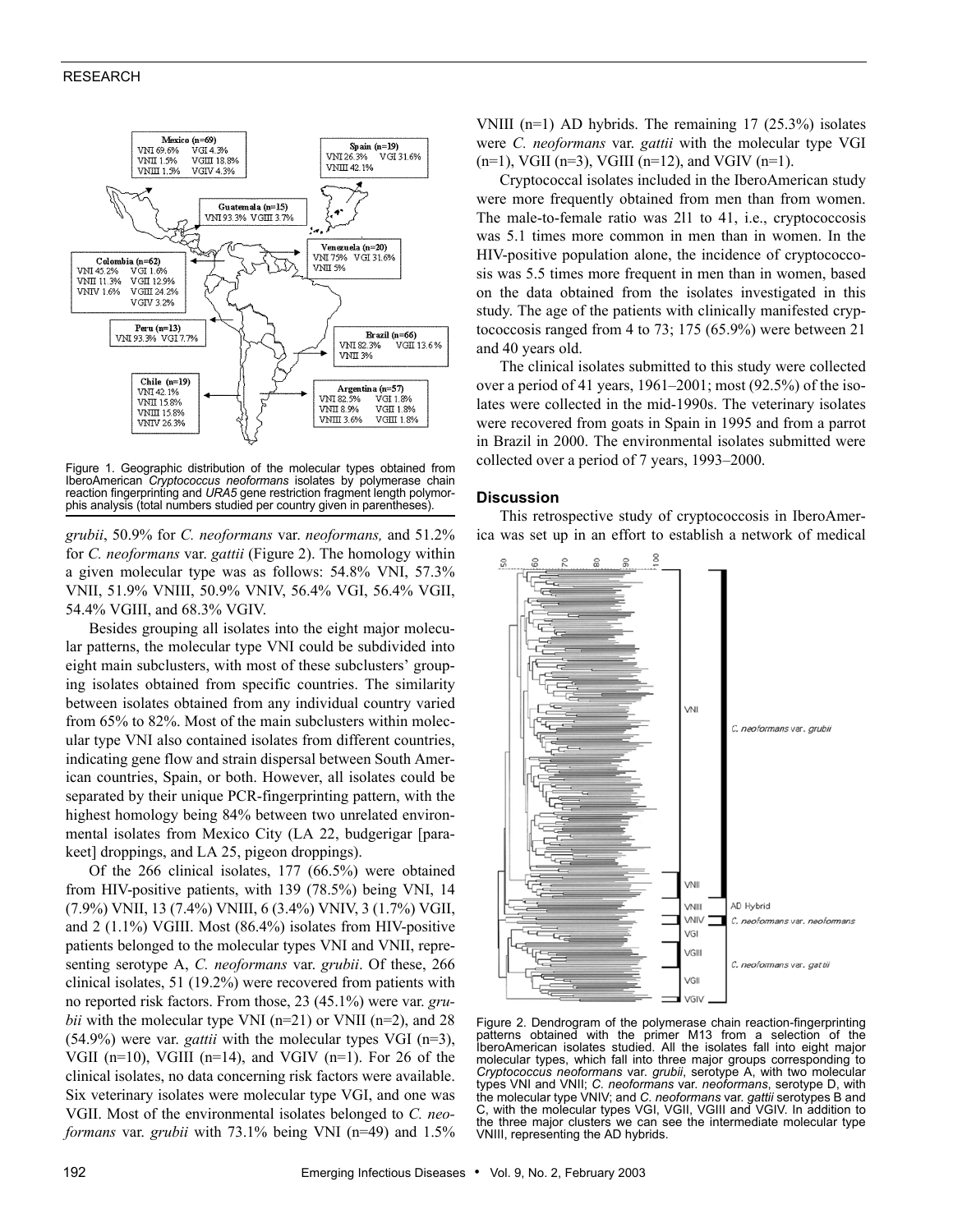

Figure 3. Polymerase chain reaction (PCR) fingerprints generated with the primer M13 (3A), and *URA5* gene restriction fragment length polymorphism (RFLP) profiles identified by double digest of the gene with *Sau*96I and *Hha*I (3B) obtained from a selection of Mexican *Cryptococcus neoformans* isolates, given as a representative example for the patterns obtained from clinical and environmental isolates from Latin America. Standard patterns obtained from the reference strains of the major molecular types by PCR-fingerprinting patterns with the microsatellite specific primer M13 as a single primer in the PCR (right-hand side of 3A) and URA5 gene RFLP profiles generated after double digest with *Sau*96I and *Hha*I (right-hand side of 3B) (VNIII correspond to the seven-band *URA5* RFLP pattern and VNIII\* correspond to the six-band *URA5* RFLP pattern).

mycology laboratories to study the distribution of cryptococcal isolates, including the varieties and molecular types within the participating countries. The network was aimed at generating PCR-fingerprint and *URA5* RFLP patterns under standardized conditions in the Molecular Mycology Laboratory of the University of Sydney at Westmead Hospital, for a subset of clinical and environmental *C. neoformans* isolates from each participating country. These reference profiles are now available to each participating laboratory so they can set up the molecular typing techniques in their own laboratories, and to serve as internal controls in future extended studies of cryptococcal isolates in each country.

The data were obtained from a random selection of cryptococcal isolates from each participating country and laboratory, which do not necessarily reflect the true situation in IberoAmerica. Nonetheless, the data offer a general overview of molecular types and variety distribution of *C. neoformans* in IberoAmerica. For the first time, two different molecular typing techniques, PCR-fingerprinting with the minisatellite specific primer M13 and *URA5* gene RFLP analysis, were applied simultaneously to the same set of cryptococcal isolates, demonstrating identical groupings to the eight major molecular types previously described (14,18).

Previous pilot studies that used PCR-fingerprinting at the University of Sydney at Westmead Hospital distributed more than 400 clinical and environmental isolates obtained from Argentina, Australia, Belgium, Brazil, Germany, Italy, New Zealand, Papua New Guinea, South Africa, Thailand, Uganda, and the United States in eight major molecular types, VNI and VNII (serotype A), VNIII (serotype AD), VNIV (serotype D), VGI, VGII, VGIII and VGIV (serotypes B and C) (14,18). At the time of this original work, the molecular types VNI and VGI were found to be the most common genotypes worldwide. The present study, which includes more isolates from Latin America, showed the same results as regards variety *grubii,* with VNI being the predominant molecular type, accounting for 68.2% of all isolates. However, the situation changed drastically for variety *gattii*; as in this study, the predominant molecular type was VGIII, accounting for 9.1% of all isolates, in contrast to previous studies which showed that the molecular type VGIII was geographically restricted to India and the United States (18,19). In the present study, VGIII was also found in Argentina, Colombia, Guatemala, Mexico



Figure 4. Polymerase chain reaction fingerprints generated with the primer M13 (4A) and *URA5* gene restriction fragment length polymor-phism (RFLP) profiles identified via double digest of the gene with *Sau*96I and *Hha*I (4B) obtained from the Spanish clinical, veterinary, and environmental *Cryptococcus neoformans* isolates (VNIII corre-spond to the seven-band *URA5* RFLP pattern and VNIII\* correspond to the six-band *URA5* RFLP pattern). 100bp MassRuler used as molecular marker in 4B.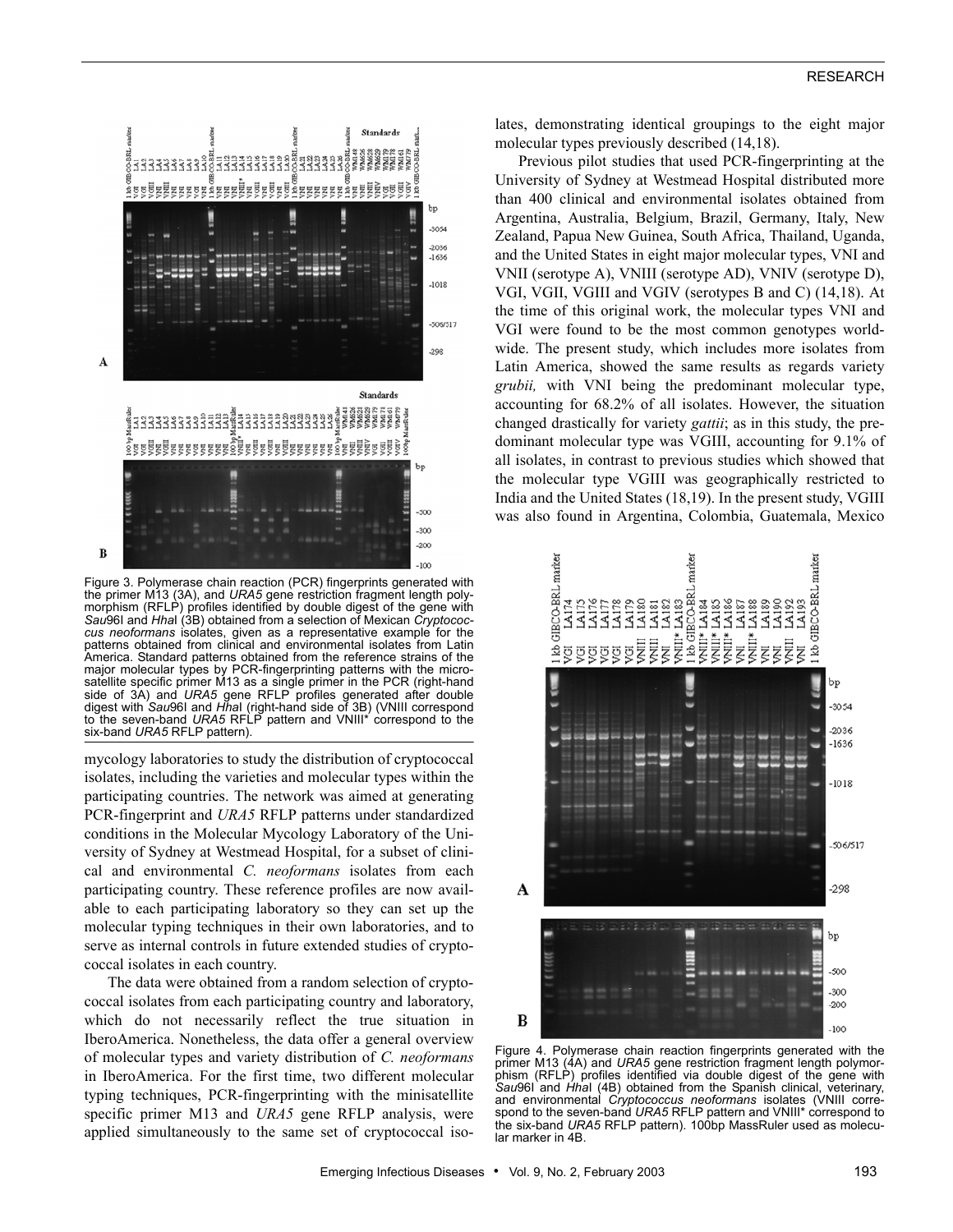## RESEARCH

and Venezuela, suggesting that it is not as limited as previously suggested. The same was true for the molecular type VGIV, previously assigned only to India and South Africa (18,19); its presence in Colombia and Mexico, although in very low numbers, indicates a wider geographic distribution.

In general, the most common variety was *C. neoformans* var. *grubii,* 73.8% (n=251), followed by variety *gattii,* 20.3% (n=69). Much less common were the AD hybrids, 4.1% (n=14) and variety *neoformans,* 1.8% (n=6), which reflects the global distribution previously established (14,18,23).

The overall grouping of the isolates into eight major molecular types by PCR-fingerprinting with the minisatellite specific primer M13, obtained in this study and the previous pilot study by Meyer et al. 1999 (14) and Ellis et al. 2000 (18), agrees with the findings by Boekhout et al. 2001 (23) and by Cogliati et al. in 2000 (24). Boekhout et al. (23) used AFLP analysis to study 206 global isolates of *C. neoformans*, and grouped them into six major AFLP groups, whereas Cogliati et al. (24), using a slightly modified PCR-fingerprinting technique with the microsatellite specific primer  $(GACA)_4$ grouped Italian isolates of *C. neoformans* var. *grubii* and var. *neoformans* into four major molecular types. Comparable molecular/genotypes, which where identified in the four cited independent studies, are VNI = AFLP1 = Cogliati VN6 (serotype A, var. *grubii*); VNII = AFLP1A (serotype A, var. *grubii*);  $VNIII = AFLP3 = Cogliati VN3$  and VN4 (serotype AD, hybrid between var. *grubii* and var. *neoformans*); VNIV = AFLP2 = Cogliati VN1 (serotype D, var. *neoformans*); VGI = AFLP4, VGII = AFLP6, VGIII = AFLP5 and VGIV (all corresponding to serotypes B and C, var. *gattii*) (14,18,23,24).

The overall results show some clonality between isolates obtained from a certain country or even between different countries, suggesting partial clonal spread of the pathogenic yeast within South America. However, the approximately 50%, overall similarity between *C. grubii* isolates, with the highest being 82%, suggests that these South American isolates are more varied than those obtained in a previous study by Franzot et al. (25), in which they examined a limited number of isolates from Brazil by using less discriminatory molecular techniques (CNRE-1 RFLP analysis and *URA5* sequencing). In Franzot's study, the highest similarity was >94% between the Brazilian isolates, suggesting a higher clonality than observed in the isolates obtained from New York City studied in the same paper (25).

Interestingly, Chile and Spain share similar molecular types. Both countries have a large number of molecular type VNIII isolates (AD hybrids), 15.8% and 42.1%, respectively, although VNIV serotype D isolates were present only in Chile (26.3%). These groups are usually common in a number of European countries, such as France and Italy (26–28). However, only these two countries show two different *URA5* RFLP patterns, one consisting of seven bands, indicating a hybrid between VNI, VNII, and VNIV, and a second new hybrid *URA5* RFLP pattern, consisting of six bands, indicating a hybrid between VNII and VNIV. As a result of the IberoAmerican study, these hybrid patterns had recently been reported as part of Jackson's honor's thesis work (Jackson and Meyer unpub. data, 2000). The seven-band *URA5* RFLP pattern was exclusively found in Spain (n=3) and Chile (n=2). These strains seem to be triploid, and cloning with subsequent sequencing of the PCR product showed that they contain three different copies of the *URA5* gene. The six-band *URA5* RFLP pattern found in Spain (n=5) and Chile (n=1), was also found in Mexico (n=1) and Argentina (n=2), possibly due to the presence of the molecular types VNII and VNIV in these countries (14). These hybrid isolates are diploid at the *URA5* locus and contain two different copies of the gene (Jackson and Meyer, unpub. data).

Further studies are needed to investigate the special relationship between isolates obtained from these two countries. The similarity in the molecular types obtained from Spanish and Chilean isolates provides further evidence, that the cryptococcal strains present today in South America could be introduced during the European colonization. This idea had been suggested by Franzot et al. (25) when investigating isolates obtained from Brazil. The authors argue that the pigeon (*Columba livia*), thought to provide a major reservoir of *C. neoformans* in pigeon excreta, is believed to have originated in southern Europe and northern Africa and has been dispersed worldwide by human travel (29).

Most of the cryptococcal isolates in this study were recovered from patients whose main risk factor was HIV infection. Overwhelming numbers of these isolates corresponded to the molecular type VNI, in accordance with previous findings, showing that isolates of this molecular type are the major source of infection in HIV-positive patients worldwide (18,19). This finding highlights the fact that most human cryptococcal infections are caused by *C. neoformans* var. *grubii,* serotype A (4,5). A distinct picture emerged in the group of isolates obtained from patients with no known risk factors, as most were *C. neoformans* var. *gattii* isolates (n=28), with the molecular types VGI (n=3), VGII (n=10), VGIII (n=14), and VGIV (n=1), compared to 23 isolates belonging to the overall most common molecular type, VNI (41.2%) of *C. neoformans* var. *grubii*. This finding supports the conclusion that variety *gattii* primarily infects immunocompetent patients as Chen et al. had found when investigating Australian isolates (30). These authors have proposed that aboriginal people living in rural areas of Australia's Northern Territory have a higher risk of cryptococcosis because they live in close proximity to the potential natural host of *C. neoformans* var. *gattii,* the eucalyptus trees (30).

Despite the fact that isolates included in this study constituted a random sampling, the results show again that HIV infection is the most important risk factor for cryptococcosis (31). This conclusion is supported by the number of isolates recovered from HIV-positive patients (n=177), the age distribution, which peaks between 20 and 40 years of age, and the date of isolation with a peak corresponding to the 1990s.

Overall, the network of mycology laboratories established in IberoAmerica provided, for the first time, a baseline knowl